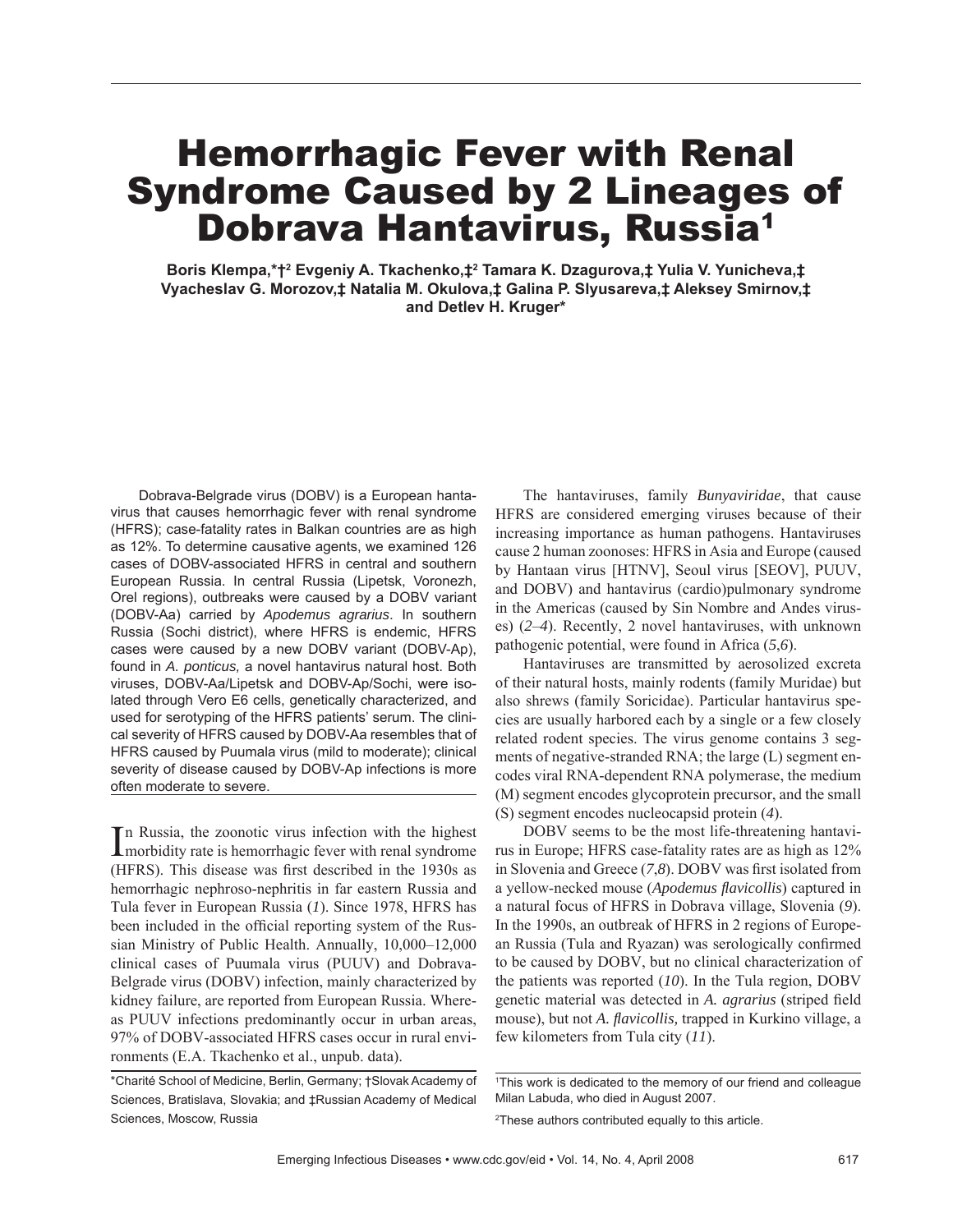Molecular and serologic evidence indicate that in central Europe DOBV is harbored by *A. agrarius* and causes dozens of HFRS cases per year (*12*–*14*). This particular virus lineage is named DOBV-Aa, and a cell culture isolate of DOBV-Aa has been generated (*14*,*15*). The severity of HFRS caused by DOBV-Aa in central Europe is mild to moderate, less severe than its clinical course in Balkan countries associated with the DOBV-Af variant hosted by *A. fl avicollis* (*14*,*16*,*17*).

Another genetic lineage of DOBV was found in the *A. agrarius* species on the Saaremaa island of Estonia, northeastern Europe; the Saaremaa virus has been established in cell culture (*18*). Later, these researchers postulated that Saaremaa virus should represent its own virus species separately from DOBV (*19*). Recently, 3 HFRS patients have been found by serologic approaches to have Saaremaa virus; however, no molecular (nucleotide sequence) identification of the involved virus strains has been reported (*20*).

Detailed phylogenetic analyses show that the strains from *A. flavicollis* form a separate evolutionary lineage (DOBV-Af) and that strains from *A. agrarius* show higher diversity. Strains from central Europe and European central Russia form the DOBV-Aa lineage, which is distinct from Saaremaa strains from northeastern Europe (*12*,*15*). DOBV ecology and evolution have recently become even more complex when DOBV was detected in an additional rodent host, *A. ponticus* (Caucasian wood mouse), captured in Sochi district, in the southern part of European Russia (*21*).

To determine causative agents, we examined 126 HFRS cases from 2 HFRS-endemic areas of European Russia. We isolated the viruses, genetically characterized them, and used them for serotyping.

#### **Material and Methods**

#### **Patient Selection**

During 2000–2006, blood samples from ≈600 patients around Sochi who had acute febrile illness with suspected hantavirus infection were tested for hantavirus antibody by an indirect immunofluorescence assay (IFA). Of these, 26 patients were found to be hantavirus antibody–positive. During the HFRS outbreak in the Lipetsk region in the winter of 2001–02, hantavirus infection of >100 patients was serologically confirmed by IFA as being HFRS.

#### **Rodent Trapping and Screening**

Small mammals were trapped in the Sochi region during the 3 summer and autumn seasons of 2000–2002 and in the Lipetsk region during the winter of 2001–02. Lung tissues of the mammals were screened for the presence of hantavirus antigens by an antigen-capture ELISA as described (*22*).

#### **Virus Isolation**

Suspensions (10%) of ELISA-antigen–positive lungs were added to Vero E6 cells as described (*23*). Then, with serum from HFRS patients, the cells were checked for hantavirus antigen by IFA. On the 32nd day of passage, positive cells were detected in a flask containing cells originating from an *A. agrarius* mouse from the Lipetsk region (Aa1854/Lipetsk-02 strain [Aa/Lipetsk]) and on the 70th day in another flask with cells from an *A. ponticus* mouse from Sochi (Ap1584/Sochi-01 [Ap/Sochi]).

#### **IFA**

HFRS patient serum was screened for the presence of hantavirus antibody by IFA as described (*24*); slides with combined antigens from Vero E6 cells infected with PUUV, DOBV, HTNV, and SEOV were used as substrates. Slides with monovalent antigens of these viruses were used for serotyping hantavirus antibodies.

## **Virus Titration and Focus-Reduction Neutralization Test**

For confirmation and serotyping, all IFA-positive serum samples were tested by focus-reduction neutralization test (FRNT). The viral stocks, prepared from cell-culture supernatants of infected Vero E6 cells, were titrated with the chemiluminescence focus assay (*25*) or a protein A–peroxidase conjugate/DAB-NiCl<sub>2</sub> (26). For FRNT, human convalescent serum samples were diluted serially in 2-fold steps, mixed with an equal volume of the respective virus containing 30–100 focus-forming units of this virus, incubated for 1 h at 37°C or overnight at 4°C–6°C, and then used to inoculate the cells. After 6–10 days of incubation, DOBV-N–specific rabbit antiserum or convalescent-phase human serum was used to detect the viral antigen as described above. A reduction in the number of foci of at least 80% was considered as the criterion for virus neutralization.

#### **Reverse Transcription–PCR, Cloning, and Sequencing**

Hantavirus RNA was extracted from cell-culture supernatant by using the QIAamp Viral RNA Mini Kit (QIAGEN, Hilden, Germany). The standard QIAamp viral RNA mini spin protocol was performed. Amplification and sequencing of the entire S and M segments and partial L segment sequences were performed as described for the DOBV SK/Aa isolate (*15*).

#### **Sequence and Phylogenetic Analysis**

Sequences were aligned by using ClustalW (*27*). The reliability of the alignment was checked by using DotPlot (*28*). The alignment was tested for phylogenetic information by likelihood-mapping analysis (*29*).

We calculated maximum-likelihood and neighborjoining phylogenetic trees by using TREE-PUZZLE 5.2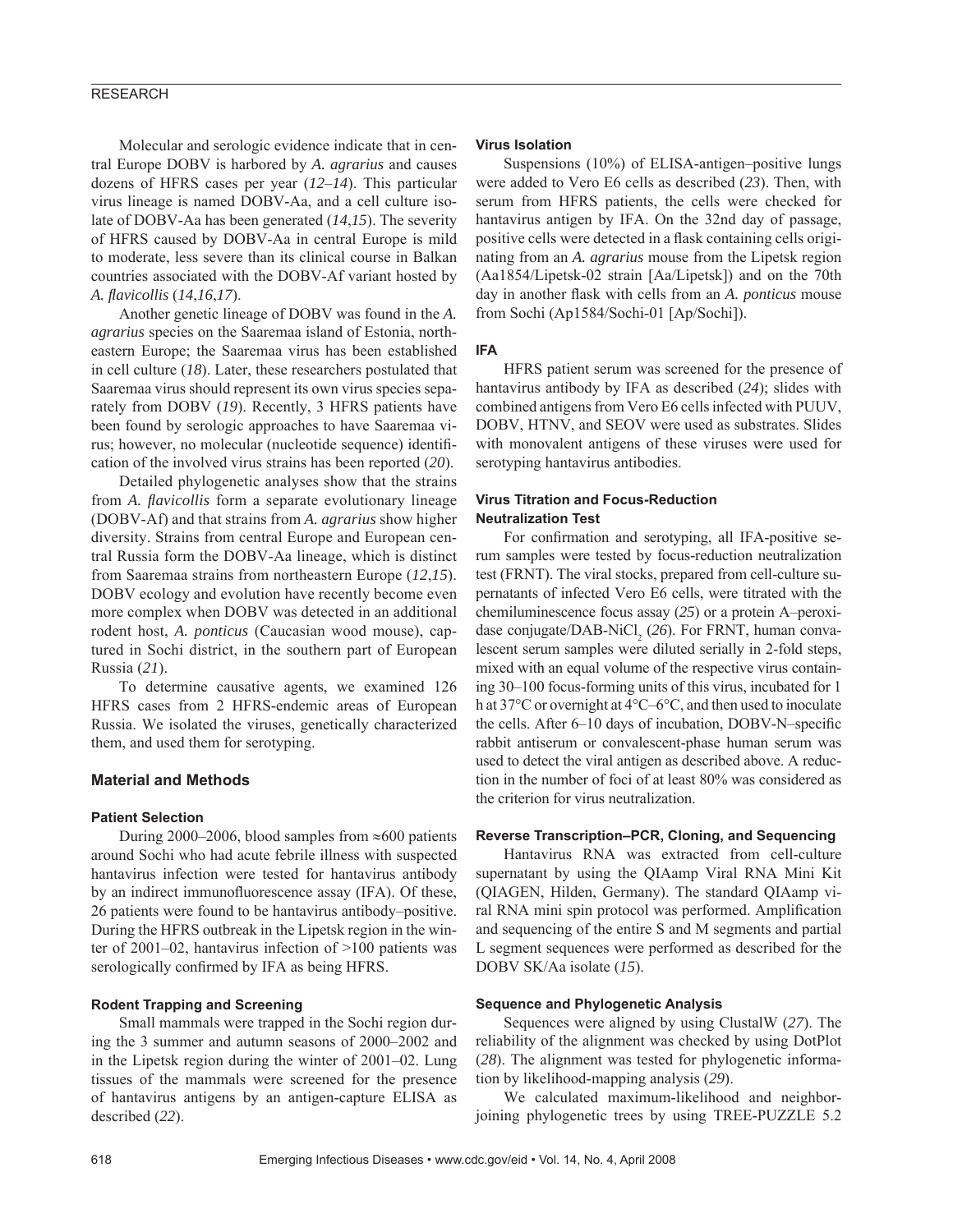(*30*) and PAUP\* 4.0 Beta 10 software packages (*31*), respectively. The Tamura-Nei and Hasegawa-Kishino-Yano evolutionary models with and without gamma distribution of rate heterogeneity were used for the tree reconstructions. We used bootstrap analysis with 10,000 replicates to evaluate the statistical significance of the topology for the neighbor-joining trees. Similarity plots and bootscanning (*32*) were performed by using Stuart Ray's SimPlot 3.2 with default parameters (*33*).

#### **Results**

#### **HFRS Cases Associated with DOBV Infections**

Altogether we characterized 126 patients with DOBVassociated HFRS (Table 1) from 2 geographically distant areas of European Russia. Of these, 108 were from the Lipetsk region (during 2001–02) and 18 were from the Sochi region (sporadic cases during 2000–2006).

In terms of clinical markers, a significantly higher proportion of the 18 patients from Sochi than from Lipetsk had abdominal pain, vision disturbance, nausea and vomiting, diarrhea, hyperemia of the face, hemorrhagic sclerae, liver enlargement, oliguria, and anuria; 1 patient died. On the other hand, hypertension developed in a significantly higher proportion of the 108 patients from Lipetsk; 1 patient died (Table 2).

The clinical course of the disease was classified as mild, moderate, or severe, following the standard criteria used in the Russian Federation (*34*). According to these criteria, 55% of the cases in the Sochi region were classified as severe, 39% as moderate, and 6% as mild. In contrast, only 27% of the cases in the Lipetsk region were classified as severe, 54% as moderate, and 19% as mild (Table 3).

Association of all investigated HFRS cases with DOBV infection was established by IFA serotyping. Antibody titers against DOBV, HTNV, SEOV, and PUUV were determined. In all cases, antibody titers against PUUV were substantially lower. However, for most HFRS cases, IFA could not differentiate between DOBV, HTNV and SEOV; antibody specificities were finally characterized by FRNT.

#### **Rodent Trapping and Molecular Identification**

During 2000–2002, an epizootiologic study was performed to identify and isolate the etiologic agents of the above-described HFRS cases (*21*,*26*). A total of ≈600 small animals (8 species) were trapped during 2000–2002 in the Sochi region and  $\approx 300$  animals (10 species) in the winter of 2001–2002 in the Lipetsk region. *A. ponticus* in the Sochi and *A. agrarius* in the Lipetsk region were the species that most frequently carried hantavirus antigen; 19.6% and 57.6% of animals, respectively, were positive according to ELISA.

To ensure correct classification of the reservoir hosts, tissue samples of the 2 animals that served as the sources Table 1. Characteristics of 126 patients with Dobrava-Belgrade– associated hemorrhagic fever with renal syndrome, Russia\*

|                | Region, %                                                                |                    |  |  |  |
|----------------|--------------------------------------------------------------------------|--------------------|--|--|--|
|                | Sochi (2000-2006),                                                       | Lipetsk (2001-02), |  |  |  |
| Characteristic | $n = 18$                                                                 | $n = 108$          |  |  |  |
| Sex            |                                                                          |                    |  |  |  |
| M              | 94                                                                       | 66                 |  |  |  |
| F              | 6                                                                        | 34                 |  |  |  |
| Age, y         |                                                                          |                    |  |  |  |
| ~16            | 12                                                                       |                    |  |  |  |
| $17 - 59$      | 88                                                                       | 82                 |  |  |  |
| >60            | 0                                                                        | 11                 |  |  |  |
|                | *Deldfeee indicatoo otatiotically cianificant differences botycon aroung |                    |  |  |  |

ates statistically significant differences between group Comparison of binomial population proportions analysis implemented in Statlets (NWP Associates, Inc.; www.mrs.umn.edu/~sungurea/statlets/ statlets.htm) indicates that the null hypothesis that the 2 proportions are equal could be rejected at significance level of 5.0%.

of virus isolation were subjected to DNA extraction and sequence analysis. Nucleotide sequence of the mitochondrial DNA fragment containing the control region, D-loop, was determined for both animals and compared with *Apodemus* spp. D-loop sequences from GenBank. Neighbor-joining phylogenetic analysis demonstrated that the Aa1854/ Lipetsk animal was identified correctly as *A. agrarius*. However, no *A. ponticus* D-loop nucleotide sequence was available in GenBank for comparison. Nevertheless, phylogenetic analysis of Ap1584/Sochi showed that the obtained D-loop sequence was distinct from all other analyzed sequences (Figure 1). This finding at least confirms that Ap1584/Sochi was not a misidentified member of A. *sylvaticus*, *A. flavicollis*, or another morphologically similar *Apodemus* species.

Table 2. Clinical signs for 126 patients with Dobrava-Belgrade– associated hemorrhagic fever with renal syndrome, Lipetsk (2001–02) and Sochi (2000–2006) regions, Russia\*

|                                        |                 | Region, %          |
|----------------------------------------|-----------------|--------------------|
| Selected criteria                      | Sochi, $n = 18$ | Lipetsk, $n = 108$ |
| Average duration of fever, d           | 7.1             | 5.4                |
| Abdominal pain                         | 89              | 46                 |
| Vision disturbance                     | 12              | 1                  |
| Vomiting                               | 72              | 27                 |
| Nausea                                 | 89              | 44                 |
| Diarrhea                               | 50              | 11                 |
| Hyperemia of the face                  | 72              | 29                 |
| Hemorrhagic sclerae                    | 50              | $\overline{2}$     |
| Hypertension                           | 6               | 34                 |
| Liver enlargement                      | 83              | 23                 |
| Oliguria (<500 mL)                     | 77              | 35                 |
| Anuria (<200 mL)                       | 39              | 8                  |
| Increased blood urea and<br>creatinine | 77              | 81                 |
| Death                                  | 5.6             | 0.9                |

\***Boldface** indicates statistically significant differences between groups. Comparison of binomial population proportions analysis implemented in Statlets (NWP Associates, Inc.; www.mrs.umn.edu/~sungurea/statlets/ statlets.htm) indicates that the null hypothesis that the 2 proportions are equal could be rejected at significance level of 5.0%.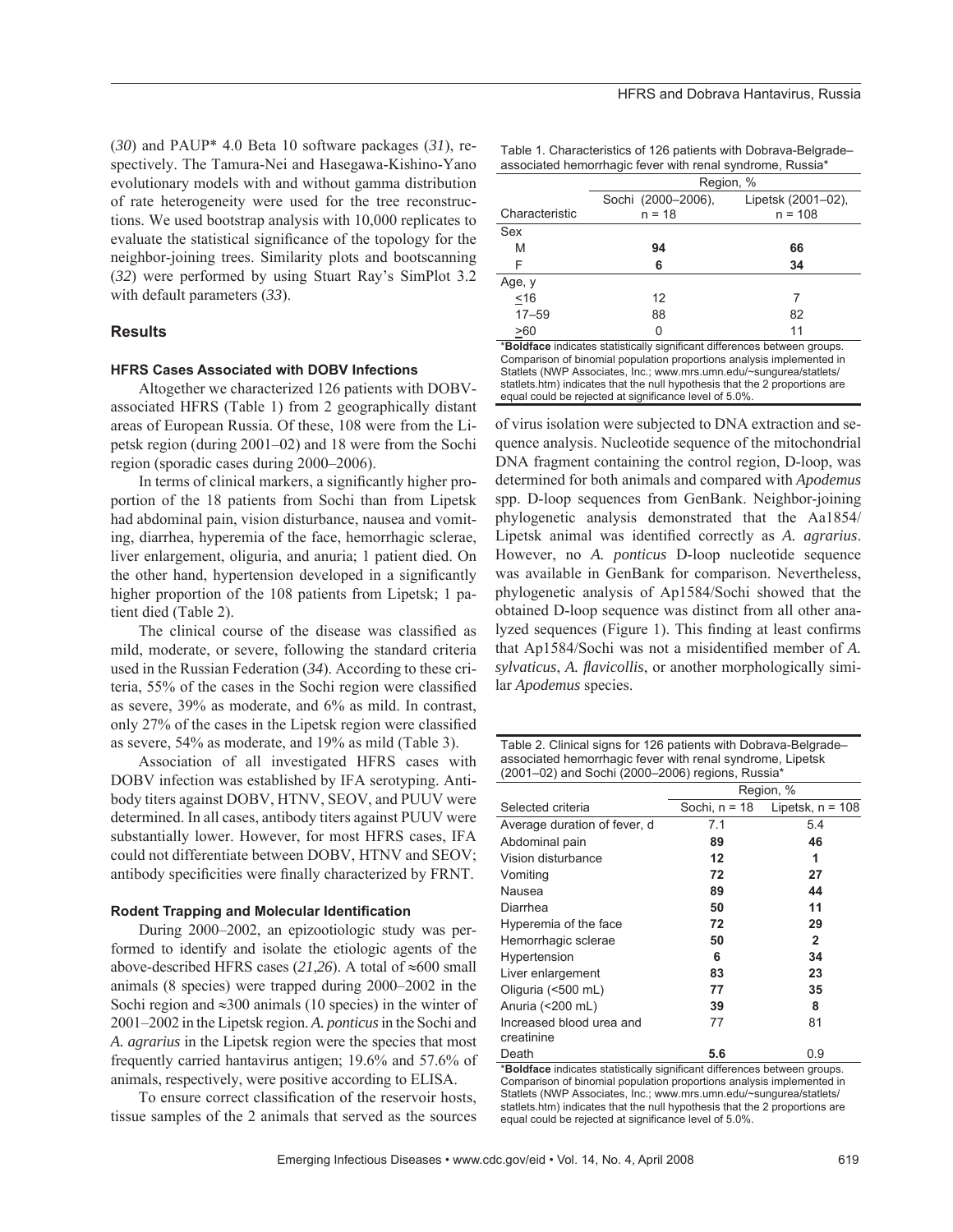| Table 3. Severity of clinical disease for 126 patients with Dobrava-Belgrade-associated hemorrhagic fever with renal syndrome, |  |  |
|--------------------------------------------------------------------------------------------------------------------------------|--|--|
| Russia*                                                                                                                        |  |  |

|                                                                                                                                                          |          | Severity <sup>+</sup> |                 |
|----------------------------------------------------------------------------------------------------------------------------------------------------------|----------|-----------------------|-----------------|
| Characteristic                                                                                                                                           | Mild     | Moderate              | Severe          |
| Clinical sign or symptom                                                                                                                                 |          |                       |                 |
| Maximum temperature, °C                                                                                                                                  | $<$ 38.0 | $38.0 - 39.5$         | >39.5           |
| Headache                                                                                                                                                 | $-$ /+   | $+/++$                | $+++/++++$      |
| Vision disturbance                                                                                                                                       |          | $-$ /+                | $+/++$          |
| Low-back, abdominal pain                                                                                                                                 | $-$ /+   | $+/++$                | $+++/+++$       |
| Hemorrhagic (petechial) skin rash                                                                                                                        |          | $-$ /+                | $-/+/++$        |
| Oliguria (minimum mL/d)                                                                                                                                  | >900     | 300-900               | $<$ 200 $-$ 300 |
| Oliguria duration, d                                                                                                                                     | 6        | 9                     | $11 - 13$       |
| Maximum blood urea, mmol/L                                                                                                                               | < 8.3    | $8.3 - 19.0$          | >19.0           |
| Maximum blood creatinine, umol/L                                                                                                                         | < 130    | 130-300               | >300            |
| Maximum leukocyte count, 10 <sup>9</sup> /L                                                                                                              | 8.0      | $8.0 - 14.0$          | >14.0           |
| Clinical outcome by region                                                                                                                               |          |                       |                 |
| Sochi (2000-2006)                                                                                                                                        | 6%       | 39%                   | 55%             |
| Lipetsk (2001-02)                                                                                                                                        | 19%      | 54%                   | 27%             |
| *Deldfess indicator statistically cianificant differences between areyse. Comparison of binamial population proportions analysis implemented in Otatleta |          |                       |                 |

**Boldface** indicates statistically significant differences between groups. Comparison of binomial population proportions analysis implemented in (NWP Associates, Inc.; www.mrs.umn.edu/~sungurea/statlets/statlets.htm) indicates that the null hypothesis that the 2 proportions are equal could be rejected at significance level of 5.0%.

†According to Leshchinskaia et al. (*34*).

# **Sequence Characterization of Virus Isolates**

Complete S- and M-segment and partial L-segment nucleotide sequences of both isolates, Sochi/Ap and Lipetsk/ Aa, were determined. The complete S segment of Sochi/ Ap was found to be 1,649 nt long. It contained a single open reading frame (ORF; nt 36–1325) that encoded a putative nucleocapsid protein (N) of 429 amino acids. The complete S segment of Lipetsk/Aa was 24 nt longer (1,673



Figure 1. Phylogenetic analysis of D-loop sequences of the animal sources of the viruses Sochi/Ap and Lipetsk/Aa (in **boldface**): *Apodemus ponticus* from the Sochi region (Ap1584/Sochi; EU188455) and *A. agrarius* from Lipetsk region (Aa1854/Lipetsk; EU188456). Sequences of other *Apodemus* spp. were obtained from GenBank; accession numbers are indicated at the branch tips. The neighbor-joining tree was constructed by using the Tamura-Nei (TN93) evolutionary model. Values above the tree branches represent the bootstrap values calculated from 10,000 replicates. The scale bar indicates an evolutionary distance of 0.1 substitutions per position in the sequence.

nt) due to a longer 3′ noncoding region. The Sochi/Ap M segment consisted of 3,616 nt that encoded a single ORF (nt 47–3448) of putative 1,133-aa glycoprotein precursor. The first putative start codon at positions  $41-43$ , present in all other DOBV as well as HTNV M segment sequences, was missing, but the next one was located just 6 nt downstream in the same frame (as observed also in SEOV Msegment sequences). The M-segment sequence of Lipetsk/ Aa was 3,643 nt long (ORF positions 41–3448; 1,135 aa); the difference in length is again the result of insertions/deletions in the 3′ noncoding region. In addition, a partial Lsegment sequence of 541 nt (nt positions 109–649, according to the complete L-segment sequence of DOBV AP/Af; AJ410617) was determined for the Sochi/Ap and Lipetsk/ Aa strains.

The sequence similarities between the 2 Russian DOBV isolates were rather low (Table 4). From the existing DOBV cell culture isolates, the Sochi/Ap strain shared the highest similarity with AP/Af19 isolate from Greece. Lipetsk/Aa virus was most similar to the SK/Aa strain. Between other available DOBV sequences, the Sochi/Ap virus S-segment sequence was highly similar to a partial sequence found in an HFRS patient from Krasnodar (P-s1223/Krasnodar-2000) as well as to the sequence Ap-1/Goryachiy Klyuch-2000 amplified from A. ponticus. (Krasnodar and Goryachiy Klyuch are places not far from Sochi.) As expected, the Lipetsk/Aa strain was most similar to Kurkino, another *A. agrarius*–associated strain from Russia (Table 4).

#### **Phylogenetic Analysis**

Sequences of all 3 segments were analyzed by using maximum-likelihood and neighbor-joining phylogenetic methods with various evolutionary models. If not otherwise stated, all the trees for the particular dataset showed similar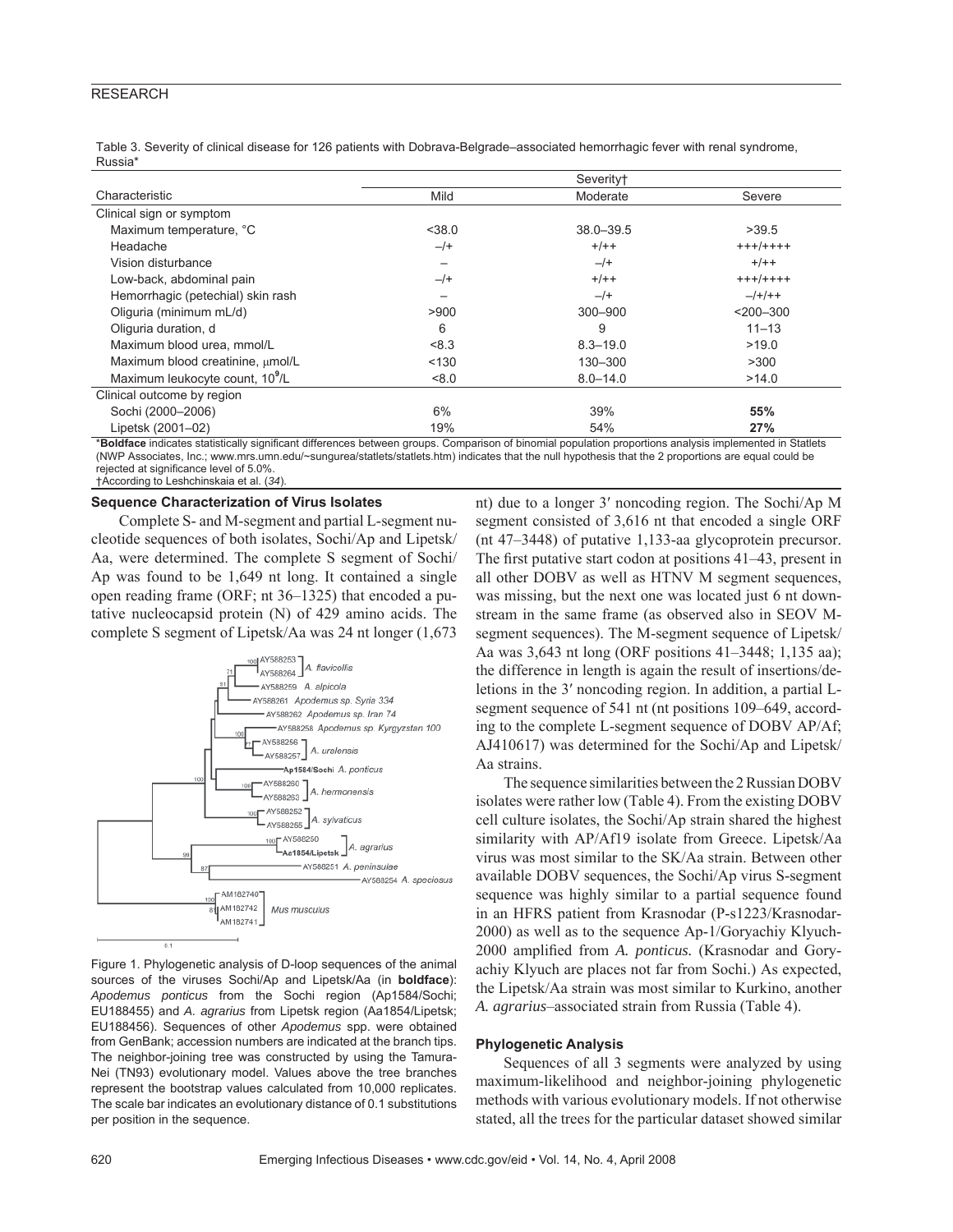| Table 4. Complete nucleotide and amino acid sequence identities of the Sochi/Ap and Lipetsk/Aa strains of Dobrava-Belgrade virus |
|----------------------------------------------------------------------------------------------------------------------------------|
| compared with currently available cell culture isolates and most related virus sequences of rodent and human origin*             |

|                              | Sochi/Ap  |      |           |                          | Lipetsk/Aa |      |           |           |
|------------------------------|-----------|------|-----------|--------------------------|------------|------|-----------|-----------|
|                              | S segment |      | M segment |                          | S segment  |      | M segment |           |
| Virus isolates               | nt        | aa   | nt        | aa                       | nt         | aa   | nt        | aa        |
| Sochi/Ap                     |           |      |           | $\overline{\phantom{0}}$ | 86.6       | 96.7 | 79.7      | 91.3      |
| Lipetsk/Aa                   | 86.6      | 96.7 | 79.7      | 91.3                     |            |      | —         |           |
| SK/Aa                        | 84.8      | 97.4 | 78.6      | 90.4                     | 89.9       | 98.8 | 87.2      | 97.0      |
| Slo/Af                       | 87.8      | 97.6 | 79.3      | 93.3                     | 88.5       | 96.7 | 82.7      | 94.0      |
| AP/AF19                      | 87.6      | 97.9 | 79.6      | 93.3                     | 88.2       | 97.4 | 82.5      | 94.1      |
| Saa/160V                     | 84.4      | 96.2 | 78.3      | 90.2                     | 87.5       | 96.0 | 86.3      | 96.2      |
| Kurkino/53Aa/98              | 86.6      | 96.7 | <b>NA</b> | <b>NA</b>                | 98.8       | 99.5 | <b>NA</b> | <b>NA</b> |
| Ap-1/Goryachiy Klyuch+       | 96.8      | 98.8 | <b>NA</b> | <b>NA</b>                | 87.3       | 96.5 | <b>NA</b> | <b>NA</b> |
| P-s1223/Krasnodar (patient)+ | 98.7      | 99.4 | <b>NA</b> | <b>NA</b>                | 86.5       | 96.4 | <b>NA</b> | <b>NA</b> |
| *NA, not available.          |           |      |           |                          |            |      |           |           |

†Values calculated from partial sequences available in GenBank (1,637 bp for Ap–1/Goryachiy Klyuch and 1,196 bp for P–s1223/Krasnodar).

tree topology and statistical support, but only maximumlikelihood trees with Tamura-Nei evolutionary model are shown (Figure 2).

In the S-segment analysis, the Sochi/Ap sequence clustered with high statistical support with the patientassociated sequence from Krasnodar, Russia (AF442623), and the *A. ponticus*–associated sequence from the same region (AF442622) and formed a distinct lineage, which we named DOBV-Ap (Figure 2, panel A). Whereas DOBV-Ap and DOBV-Af share a common ancestor in the S-segment phylogenetic tree, in M and L segment analysis Sochi/Ap formed an outgroup from all other DOBV sequences and did not directly cluster with DOBV-Af sequences (Figure 2, panels B, C). Besides putative genetic reassortment processes, incomplete and unequal sequence datasets (fewer sequences for M- and L-segment datasets are available) could be the reason for these conflicting results. More sequence data are necessary to confirm these findings.

Lipetsk/Aa sequences unambiguously clustered within the DOBV-Aa lineage in the analyses of all 3 segments (Figure 2, panels A–C). As expected, it formed a wellsupported monophyletic group with DOBV-Aa strains from Kurkino, Russia. In M and L segment analysis, for which the number of available sequences is rather limited,



Figure 2. Maximum-likelihood phylogenetic trees of Dobrava-Belgrade virus (DOBV), showing the phylogenetic placement of novel Russian isolates Sochi/Ap and Lipetsk/Aa (in **boldface**) based on A) complete S-segment open reading frame (ORF) (nucleotide sequence positions 36–1325), B) complete M-segment ORF (nt positions 41–3445), and C) partial L-segment sequences (374 nt, positions 157– 530). Different DOBV lineages are marked by colored boxes: yellow, DOBV-Aa; green, Saaremaa; red, DOBV-Af; blue, DOBV-Ap (Sochi virus). The Sochi/Ap and Lipetsk/Aa S-, M-, and L-segment sequences were deposited in GenBank under accession nos. EU188449– EU188454. The trees were computed with the TREE-PUZZLE package by using the Tamura Nei evolutionary model. The values at the tree branches are the PUZZLE support values. The scale bar indicates an evolutionary distance of 0.1 substitutions per position in the sequence. SANGV, Sangassou virus; HTNV, Hantaan virus; SEOV, Seoul virus; PUUV, Puumala virus; TULV, Tula virus; SNV, Sin Nombre virus, ANDV, Andes virus; THAIV, Thailand hantavirus.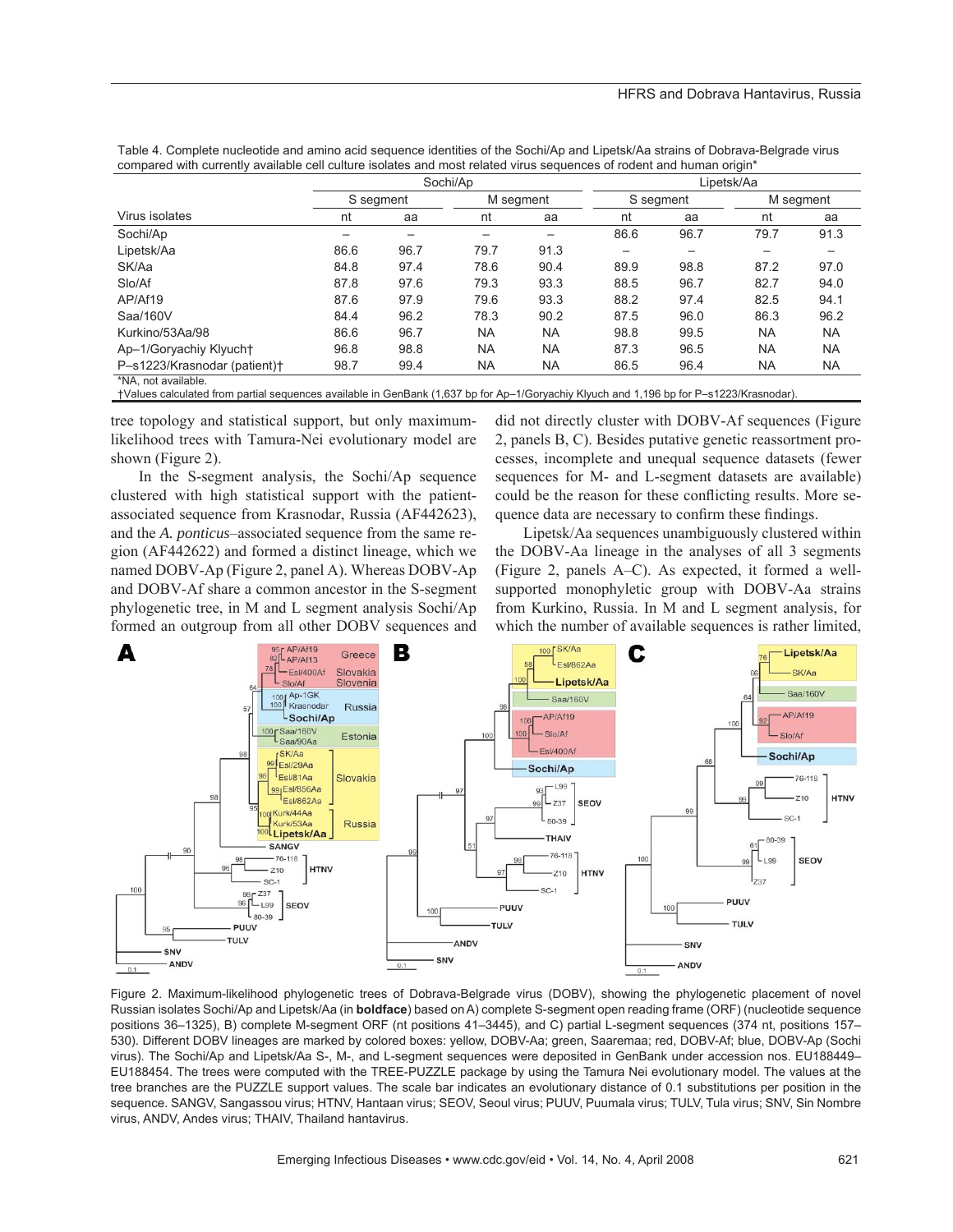DOBV-Aa strains from Slovakia were most closely related, although the statistical support for this clustering was below the cutoff value of 70%.

We observed slight differences between maximumlikelihood and neighbor-joining trees in S segment analysis in which Saaremaa strains clustered with DOBV-Af and DOBV-Ap lineages in maximum-likelihood analyses but with DOBV-Aa in neighbor-joining analyses. However, in both instances, the statistical support was below the cutoff limit.

Moreover, we performed recombination analyses by using similarity plots and bootscanning. However, reliable results confirming homologous recombination events that affected Sochi/Ap or Lipetsk/Aa sequences could not be obtained (data not shown).

#### **Serotyping by Using the Novel Virus Isolates**

The availability of the 2 novel DOBV strains as cell culture isolates enabled us to use them in chemiluminescence FRNT (c-FRNT) and characterize serum from selected patients also by neutralizing antibody titers. The DOBV prototype strain (Slo/Af; ref.1) and both novel isolates were used in c-FRNT to serotype all 18 patients from the Sochi region (27 serum samples; consecutive samples available for 8 patients). For 15 of these 18 patients, at least 1 serum sample showed the highest neutralizing antibody titer against the local Sochi virus. However,  $\geq$ 4-fold differences in titers (considered to be significant) were found in serum samples of only 10 patients. For 7 patients, such significant difference was not found (5 patients with 2-fold difference, 2 with no difference). Table 5 shows examples of convalescent-phase serum samples representing these different groups.

From patients in the Lipetsk region, 6 serum samples were characterized by c-FRNT (Table 5). To verify whether some differences can also be found between 2 DOBV-Aa isolates, DOBV strain SK/Aa isolated in Slovakia, Central Europe (*15*), was included in the analysis. Four samples exhibited the highest titer against Lipetsk/Aa when compared with Slo/Af and Sochi/Ap, although in only 2 was the difference 4-fold. One sample reacted equally with Lipetsk/Aa and Slo/ Af, and 1 showed even higher reactivity against the Slo/Af strain. When we directly compared Lipetsk/Aa and SK/Aa, equal proportions of serum showed equal titers and 2-fold or 4-fold higher titers against Lipetsk/Aa than against SK/Aa.

In addition, 2 DOBV convalescent-phase serum samples from Slovakia, previously serotyped as anti–DOBV-Af reactive (*15*), were analyzed to determine whether Sochi/Ap, Lipetsk/Aa, and Slo/Af could be distinguished by these samples. In both instances, Slo/Af virus was neutralized best, although in only 1 case was the difference in neutralizing antibody titer 4-fold (Table 5).

#### **Discussion**

DOBV circulation was found in the Sochi region, southern part of Russia. We demonstrated that a new DOBV lineage (DOBV-Ap), associated with *A. ponticus* as a novel natural hantavirus host, was a causative agent of the human infection. Second, from an outbreak occurring in the Lipetsk region, central European Russia, >100 HRFS patients were characterized. This outbreak was found to be caused by DOBV-Aa infections. Both viruses, DOBV-Ap/ Sochi and DOBV-Aa/Lipetsk, were isolated through Vero E6 cells, genetically characterized, and used for HFRS patient serotyping.

Table 5. Results of typing of neutralizing antibodies in serum from patients with Dobrava-Belgrade virus–associated hemorrhagic fever with renal syndrome, Russia

|                 |            | Time after onset | FRNT titer* against |            |        |           |                 |                 |                 |
|-----------------|------------|------------------|---------------------|------------|--------|-----------|-----------------|-----------------|-----------------|
| Region          | Sample no. | of disease       | Sochi/Ap            | Lipetsk/Aa | Slo/Af | SK/Aa     | <b>HTNV</b>     | <b>SEOV</b>     | <b>PUUV</b>     |
| Sochi           | 1,312      | 104 d            | 2,560               | 80         | 160    | ND.       | 160             | < 80            | 40<             |
| $(2000 - 2006)$ | 3,692      | 30 d             | 1,280               | 160        | 160    | ND        | < 80            | < 80            | 40              |
|                 | 1,291      | 16 d             | 640                 | 160        | 160    | ND        | 40              | 40              | 40              |
|                 | 4,714      | 1 y. 5 mo        | >20,480             | 5,120      | 5,120  | ND        | 320             | 320             | 40              |
|                 | 1,310      | 50 d             | 2,560               | 640        | 640    | ND        | 160             | 160             | 40              |
|                 | 1,307      | 15d              | 640                 | 320        | 320    | ND        | 160             | 160             | 40              |
|                 | 4,716      | 5 y, 3 mo        | 5,120               | 1,280      | 2,560  | <b>ND</b> | 160             | < 80            | 40              |
|                 | 4,715      | 1 y, 4 mo        | 5,120               | 2,560      | 5,120  | <b>ND</b> | <b>ND</b>       | ND.             | 40              |
| Lipetsk         | 4,338      | 6 mo             | 160                 | 640        | 160    | 320       | ND <sup>+</sup> | ND <sup>+</sup> | ND <sup>+</sup> |
| $(2001 - 2002)$ | 3,894      | 21 <sub>d</sub>  | 40                  | 640        | 40     | 160       | ND <sup>+</sup> | ND <sup>+</sup> | ND <sup>+</sup> |
|                 | 4,334      | 3v, 6mo          | 160                 | 640        | 320    | 160       | ND <sup>+</sup> | ND <sup>+</sup> | ND <sup>+</sup> |
|                 | 4,344      | 6 mo             | 160                 | 640        | 320    | 640       | ND <sup>+</sup> | ND <sup>+</sup> | ND <sup>+</sup> |
|                 | 3,958      | 3 mo             | 20                  | 80         | 80     | 40        | ND <sup>+</sup> | ND <sup>+</sup> | ND <sup>+</sup> |
|                 | 4,329      | $3 y, 4 m$ o     | 640                 | 640        | 2,560  | 640       | ND <sup>+</sup> | ND <sup>+</sup> | ND <sup>+</sup> |
| Slovakia        | <b>B38</b> | 3 y, 9 mo        | 2,560               | 640        | 5,120  | 2,560     | 40              | 640             | 40              |
|                 | <b>B39</b> | 3 y, 9 mo        | 2,560               | 1,280      | 10,240 | 2,560     | 160             | 160             | 40              |

\*FRNT, focus-reduction neutralization test. Reciprocal end-point titers are given as determined by chemiluminescence FRNT. ND, not determined. †Serum previously characterized as anti–Dobrava-Belgrade virus (DOBV) in a first FRNT investigation with Hantaan virus (HTNV), Seoul virus (SEOV), Puumala virus (PUUV), and DOBV–Slo/Af only.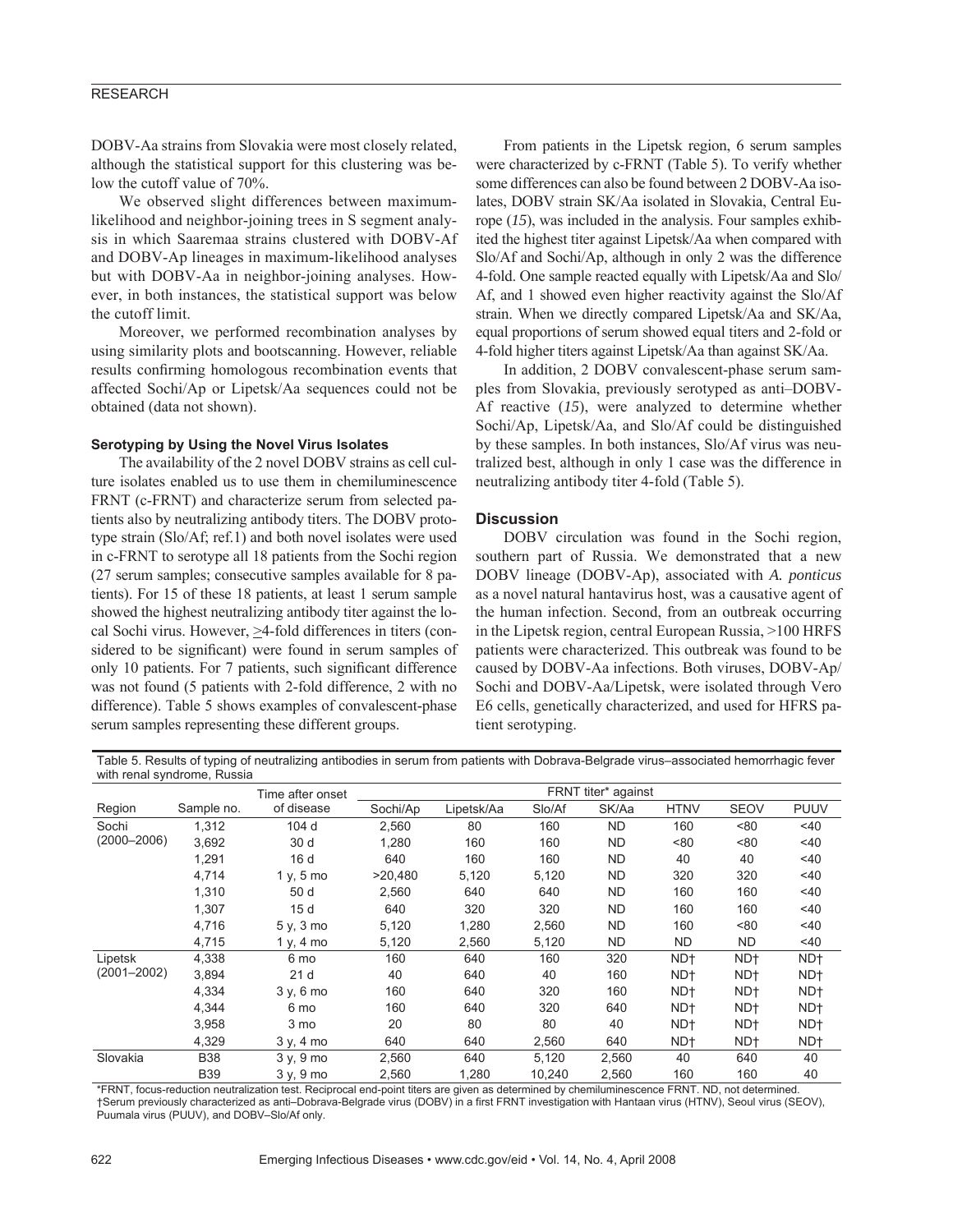After the recent detection of DOBV RNA in several *A. ponticus* animals (*21*), isolation of viable virus can be taken as additional evidence that this rodent species represents a novel natural hantavirus host. Sequence and phylogenetic analysis showed that the strains from *A. ponticus* form a distinct lineage, which we propose to call DOBV-Ap. Moreover, clustering of the sequence previously found in a specimen from a patient with severe HFRS in Krasnodar near Sochi  $(35)$  represents final molecular evidence that DOBV-Ap causes HFRS in this region. The Sochi region is not yet considered to be a DOBV-associated HFRSepidemic or -endemic region. Our findings therefore have some public health importance because this region is intensively used for recreation. DOBV-associated HFRS should therefore be considered for travelers returning from this region.

The Lipetsk area in Central European Russia is known for the DOBV outbreaks that occurred during 1991–1992 (130 registered cases) and 2001–2002 (167 registered cases, this study). During the winter of 2006–2007, this area faced a new large outbreak, which had ≈600 registered HFRS cases (authors' unpub. data).

Serotyping of neutralizing antibodies confirmed as reasonable the assumptions that the HFRS cases in the Sochi region were caused by DOBV-Ap and that the Lipetsk outbreak was caused by DOBV-Aa strains. In this respect, the differences in clinical courses of infection for the Sochi and Lipetsk patients could be then also assigned as differences in the virulence of DOBV-Ap and DOBV-Aa lineages, respectively. Overall, the clinical course of DOBV-Aa infections in Lipetsk resembles that of PUUV infections observed in Russia (authors' unpub. data), and the DOBV-Ap infections seem more often to be moderate to severe.

However, these differences should not be overestimated. Cases in the Lipetsk region occurred in an outbreak situation in a region where HFRS is a well-known disease. It is therefore possible that physicians and local authorities were much more aware of hantavirus infections and, therefore, also recognized those infections with mild clinical courses. In contrast, the sporadic cases in the Sochi region might be recognized only if the clinical course was severe. Differences in physician awareness in the 2 regions may result in a bias giving the impression that DOBV-Ap infections have a higher clinical severity. Alternatively, the higher virulence of DOBV-Ap might correspond with its close genetic relatedness with the DOBV-Af lineage, which causes rather severe disease in southeastern Europe. At the current stage of knowledge, the order of virulence of DOBV-like viruses in humans seems to be as follows: Saaremaa <DOBV-Aa <DOBV-Ap <DOBV-Af.

Figure 3 shows the regions in Europe where DOBV was demonstrated by serologic as well as molecular analyses to be the causative agent of well-characterized HFRS



Figure 3. Map of Europe showing cases, identified by serologic as well as molecular methods, of hemorrhagic fever with renal syndrome caused by infection with the Dobrava-Belgrade virus (DOBV) variants: 1, DOBV-Af; 2, DOBV-Aa ; and 3, DOBV-Ap.

cases. Region 1 comprises the Balkan area in southeastern Europe where the classic DOBV (our DOBV-Af) was found in *A. flavicollis* animals as well as in human patients (*7*,*8*). Region 2 encompasses northeastern Germany and other regions of central Europe (*13*,*15*) as well as the central part of European Russia (this study) where the DOBV-Aa variant from *A. agrarius* causes mainly mild to moderate HFRS but also severe, life-threatening disease (*17*). The Sochi region, with its novel animal reservoir of DOBV, *A. ponticus*, and the DOBV–Ap- associated HFRS cases is marked as region 3. In all these areas, PUUV also circulates as an HFRS agent.

In addition to the public health aspect, our findings add another stone into the very complex mosaic of DOBV ecology and evolution. The Sochi/Ap virus is the first cell culture isolate of novel evolutionary lineage DOBV-Ap. *A. ponticus* is the third rodent species that should be considered a natural host of DOBV. Lipetsk/Aa is a new DOBV strain isolated on cell culture from *A. agrarius* (after Saaremaa virus from Estonia and SK/Aa from Slovakia) and the first originating from Russia and the first isolated in an outbreak region.

Rather unusual for hantaviruses, DOBV has already been found in 3 *Apodemus* species. Nevertheless, other hantaviruses are harbored by >1 (related) host species, e.g., Tula virus has been found in *Microtus arvalis, M. rossiaemeridionalis,* and *M. agrestis* (*36*–*38*) and SEOV in *Rattus rattus* and *R. norvegicus* (*39*). Although the DOBV strains from different *Apodemus* hosts share high amino acid sequence similarity, they can be distinguished in phylogenetic analyses as distinct lineages and seem to possess different virulence in humans as well as in an animal model (*40*).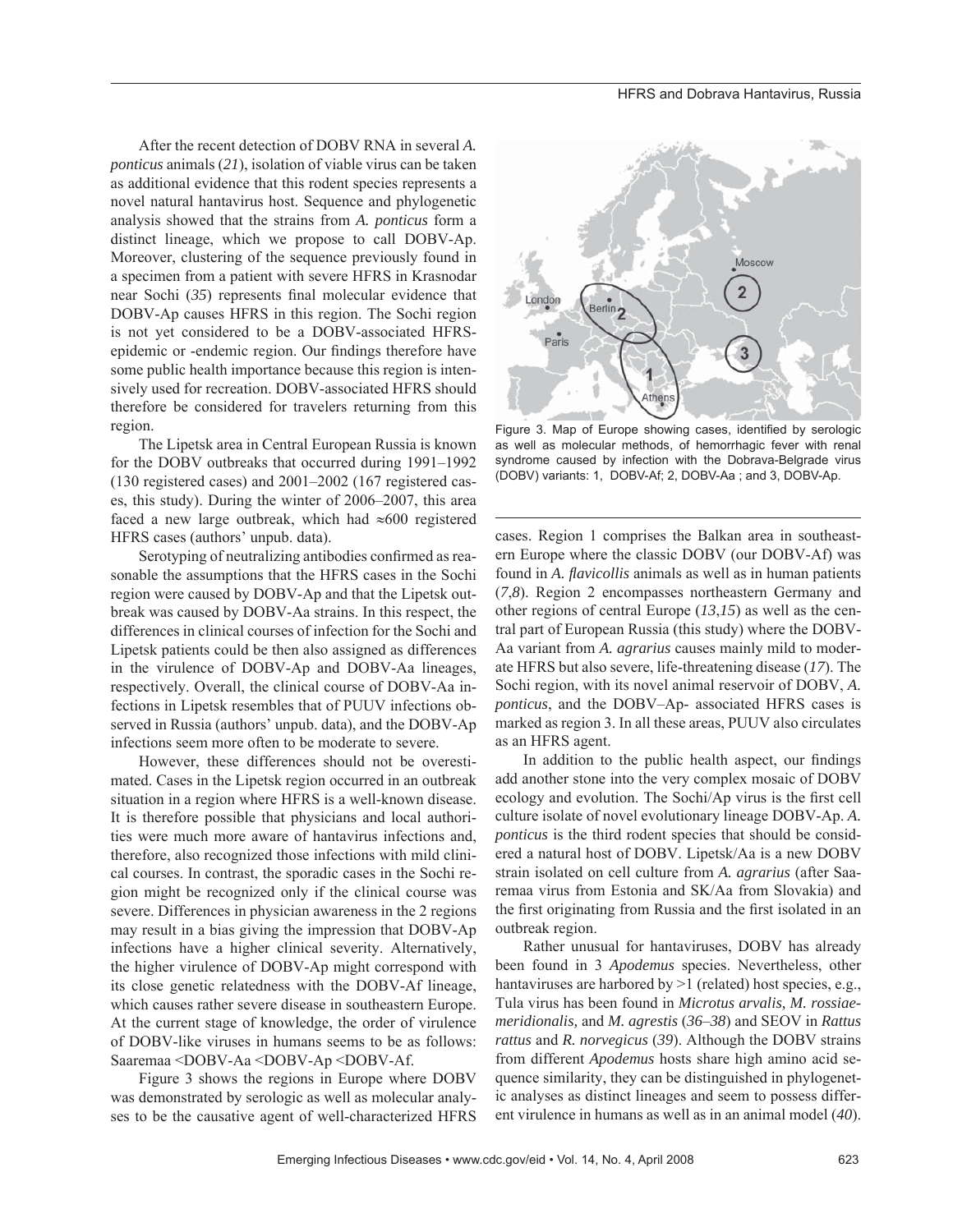The novel DOBV-Ap lineage associated with *A. ponticus* emerging in an area south of European Russia confirms the reputation of DOBV being the most virulent of the European hantaviruses.

#### **Acknowledgments**

We thank Brita Auste, Heike Lerch, Brigitte Pohl, and Christina Priemer for excellent technical help.

Work in Berlin was supported by Deutsche Forschungsgemeinschaft (grant no. KR 1293/2), European Commission (VI-ZIER project LSHG-CT-2004-511960), and Charité Universitäre Forschungsförderung.

Dr Klempa is a postdoctoral fellow at the Charité Medical School in Berlin. His research interests are the ecology, molecular evolution, and pathogenesis of rodent-borne viruses.

#### **References**

- 1. Tkachenko EA, Dekonenko A, Ivanov A, Dzagurova T. Ivanov L, Slonova R et al. Hemorrhagic fever with renal syndrome and hantaviruses in Russia. In: Dodet B, JF Saluzzo, editors. Emergence and control of rodent-borne viral diseases. Amsterdam: Elsevier; 1999. p 63–72.
- 2. Dekonenko AE, Tkachenko EA. Hantaviruses and hantaviral infections [in Russian]. Vopr Virusol. 2004;49:40–4.
- 3. Kruger DH, Ulrich R, Lundkvist A. Hantavirus infections and their prevention. Microbes Infect. 2001;3:1129–44.
- 4. Schmaljohn CS, Nichol ST, editors. Hantaviruses. In: Current topics in microbiology and immunology, vol. 256. Berlin: Springer-Verlag; 2001.
- 5. Klempa B, Fichet-Calvet E, Lecompte E, Auste B, Aniskin V, Meisel H, et al. Hantavirus in African wood mouse, Guinea. Emerg Infect Dis. 2006;12:838–40.
- 6. Klempa B, Fichet-Calvet E, Lecompte E, Auste B, Aniskin V, Meisel H, et al. Novel hantavirus sequences in shrew, Guinea. Emerg Infect Dis. 2007;13:520–2.
- 7. Avsic-Zupanc T, Petrovec M, Furlan P, Kaps R, Elgh F, Lundkvist A. Hemorrhagic fever with renal syndrome in the Dolenjska region of Slovenia—a 10-year survey. Clin Infect Dis. 1999;28:860–5.
- 8. Papa A, Antoniadis A. Hantavirus infections in Greece—an update. Eur J Epidemiol. 2001;17:189–94.
- 9. Avsic-Zupanc T, Xiao SY, Stojanovic R, Gligic A, van der Groen G, Leduc JW. Characterization of Dobrava virus: a Hantavirus from Slovenia, Yugoslavia. J Med Virol. 1992;38:132–7.
- 10. Lundkvist A, Apekina N, Myasnikov Y, Vapalahti O, Vaheri A, Plyusnin A. Dobrava hantavirus outbreak in Russia. Lancet. 1997;350:781–2.
- 11. Plyusnin A, Nemirov K, Apekina N, Plyusnina A, Lundkvist A, Vaheri A. Dobrava hantavirus in Russia. Lancet. 1999;353:207.
- 12. Klempa B, Schmidt HA, Ulrich R, Kaluz S, Labuda M, Meisel H, et al. Genetic interaction between distinct Dobrava hantavirus subtypes in *Apodemus agrarius* and *A. flavicollis* in nature. J Virol. 2003;77:804–9.
- 13. Klempa B, Schutt M, Auste B, Labuda M, Ulrich R, Meisel H, et al. First molecular identification of human Dobrava virus infection in central Europe. J Clin Microbiol. 2004;42:1322–5.
- 14. Sibold C, Ulrich R, Labuda M, Lundkvist A, Martens H, Schutt M, et al. Dobrava hantavirus causes hemorrhagic fever with renal syndrome in central Europe and is carried by two different *Apodemus* mice species. J Med Virol. 2001;63:158–67.
- 15. Klempa B, Stanko M, Labuda M, Ulrich R, Meisel H, Kruger DH. Central European Dobrava hantavirus isolate from a striped field mouse (*Apodemus agrarius*). J Clin Microbiol. 2005;43:2756–63.
- 16. Schutt M, Gerke P, Meisel H, Ulrich R, Kruger DH. Clinical characterization of Dobrava hantavirus infections in Germany. Clin Nephrol. 2001;55:371–4.
- 17. Schutt M, Meisel H, Kruger DH, Ulrich R, Dalhoff K, Dodt C. Lifethreatening Dobrava hantavirus infection with unusually extended pulmonary involvement. Clin Nephrol. 2004;62:54–7.
- 18. Nemirov K, Vapalahti O, Lundkvist A, Vasilenko V, Golovljova I, Plyusnina A, et al. Isolation and characterization of Dobrava hantavirus carried by the striped field mouse (*Apodemus agrarius*) in Estonia. J Gen Virol. 1999;80:371–9.
- 19. Sjolander KB, Golovljova I, Vasilenko V, Plyusnin A, Lundkvist A. Serological divergence of Dobrava and Saaremaa hantaviruses: evidence for two distinct serotypes. Epidemiol Infect. 2002;128: 99–103.
- 20. Golovljova I, Vasilenko V, Mittzenkov V, Prükk T, Seppet E, Vene S, et al. Hemorrhagic fever with renal syndrome caused by hantaviruses, Estonia. Emerg Infect Dis. 2007;13:1773–6.
- 21. Tkachenko EA, Okulova NM, Yunicheva YuV, Morzunov SP, Khaibulina SF, Riabova TE , et al. The epizootological and virological characteristics of a natural hantavirus infection focus in the subtropic zone of the Krasnodar territory [in Russian]. Vopr Virusol. 2005;50:14–9.
- 22. Ivanov AP, Dekonenko AE, Shutkova TM, Dzagurova TK, Tkachenko EA. Polyclonal enzyme immunoassay system for detecting hantavirus antigens: assessment of the specificity using monoclonal antibodies and polymerase chain reaction [in Russian]. Vopr Virusol. 1996;41:110–2.
- 23. Tkachenko EA, Bashkirtsev VN, van der Groen G, Dzagurova TK, Ivanov AP, Ryltseva EV. Isolation in Vero E6 cells of Hantavirus from *Cl. glareolus* captured in the Bashkiria area of the USSR. Ann Soc Belg Med Trop. 1984;64:425–6.
- 24. Dzagurova T, Tkachenko E, Slonova R, Ivanov L, Ivanidze E, Markeshin S, et al. Antigenic relationships of hantavirus strains analysed by monoclonal antibodies. Arch Virol. 1995;140:1763–73.
- 25. Heider H, Ziaja B, Priemer C, Lundkvist A, Neyts J, Kruger DH, et al. A chemiluminescence detection method of hantaviral antigens in neutralisation assays and inhibitor studies. J Virol Methods. 2001;96:17–23.
- 26. Tkachenko E, Bernshteyn A, Dzagurova T, Bashkirtsev V, Sikora I, Minin G, et al. Comparative analysis of epidemic HFRS outbreaks caused by Puumala and Dobrava viruses [in Russian]. Epidemiol Vaccine Prophylaxis. 2005;23:28–34.
- 27. Thompson JD, Higgins DG, Gibson TJ. CLUSTAL W: improving the sensitivity of progressive multiple sequence alignment through sequence weighting, position-specific gap penalties and weight matrix choice. Nucleic Acids Res. 1994;22:4673–80.
- 28. Hall TA. BioEdit: a user-friendly biological sequence alignment editor and analysis for Windows 95/98/NT. Nucl Acids Symp Ser. 1999;41:95–8.
- 29. Strimmer K, von Haeseler A. Likelihood-mapping: a simple method to visualize phylogenetic content of a sequence alignment. Proc Natl Acad Sci U S A. 1997;94:6815–9.
- 30. Schmidt HA, Strimmer K, Vingron M, von Haeseler A. TREE-PUZ-ZLE: maximum likelihood phylogenetic analysis using quartets and parallel computing. Bioinformatics. 2002;18:502–4.
- 31. Swofford DL. PAUP\* (Phylogenetic analysis using parsimony) (\* and other methods), version 4. Sunderland (MA): Sinauer Associates; 2002.
- Salminen MO, Carr JK, Burke DS, McCutchan FE. Identification of breakpoints in intergenotypic recombinants of HIV type 1 by bootscanning. AIDS Res Hum Retroviruses. 1995;11:1423–5.